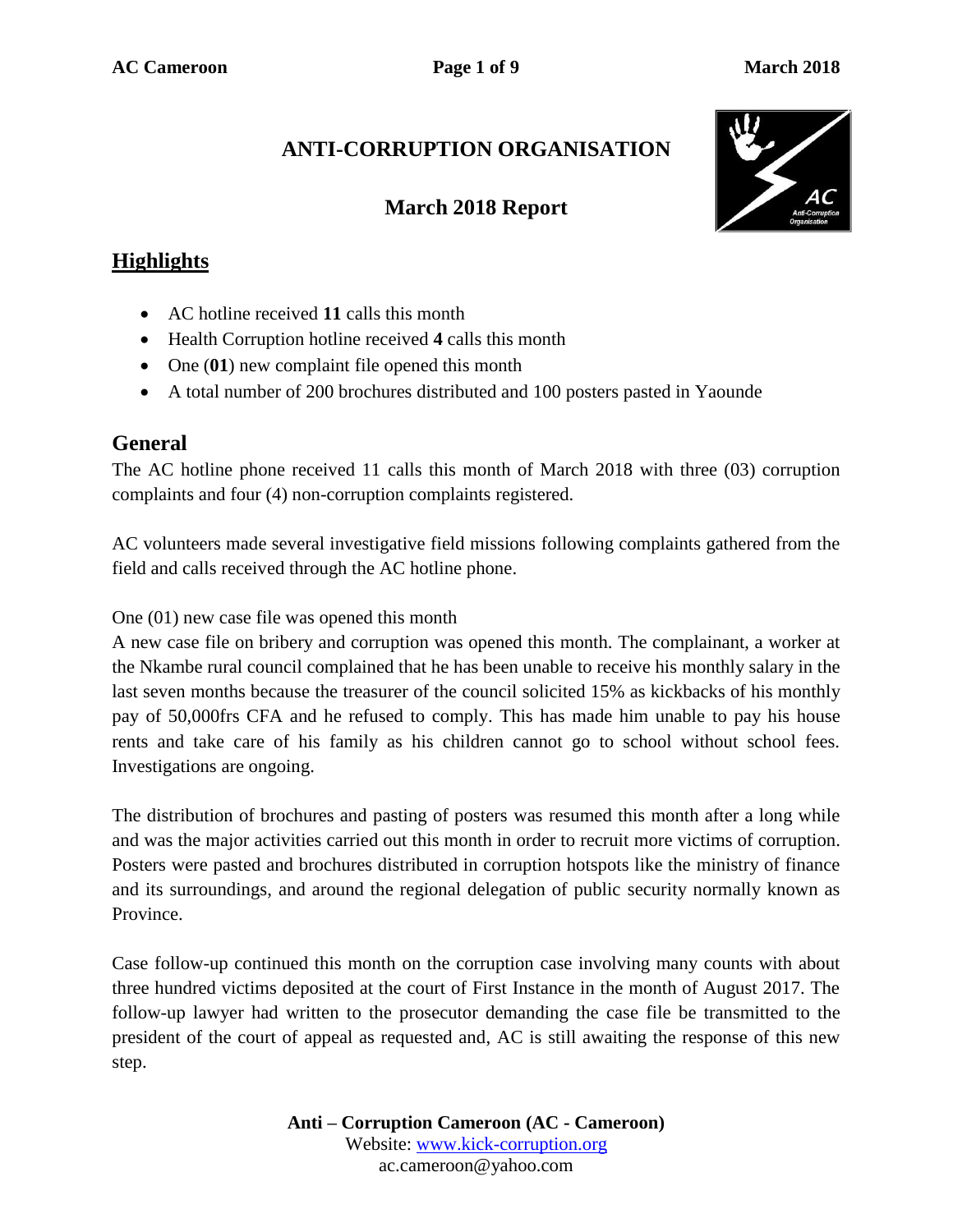# **AC Hotline Phone**

The AC hotline phone received 11 calls this month of March 2018 with three (3) corruption and corruption related complaints through the hotline phone and four non-corruption complaints registered.

The calls have been analyzed and represented on charts as seen below;



This month of March responsive calls were 91% while 9% of callers' numbers were nonresponsive.

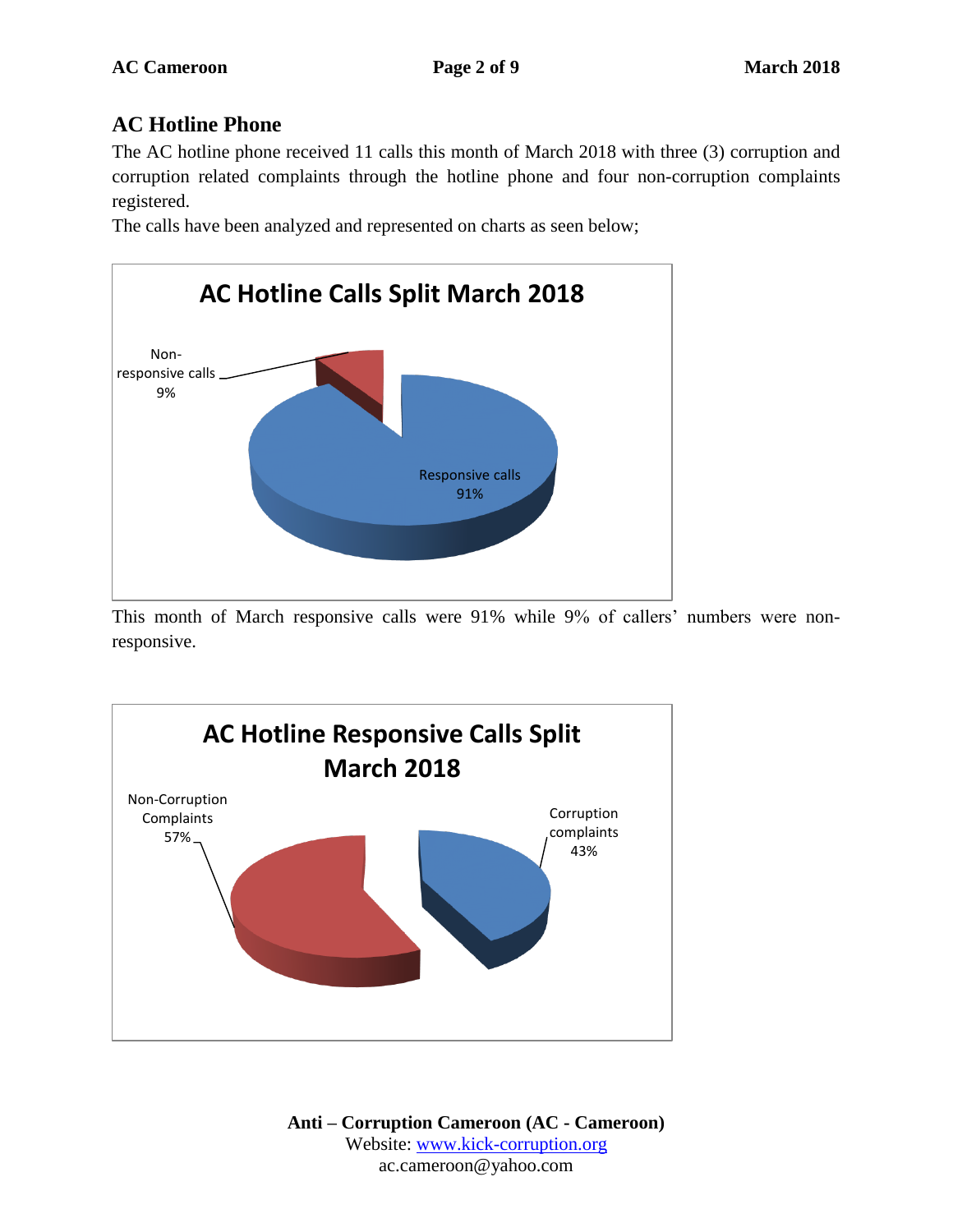57% of calls received this month had of callers reported complaints not related to corruption and 43% had corruption complaints to report.



Complaints on bribery and corruption represented 67% of callers, 33% representing fraud were recorded corruption complaints this month.



Complaints against abuse from private complaints and land problems both represented 25% each of the non-corruption complaints registered this month while hereditary problems represented 50% of call received.

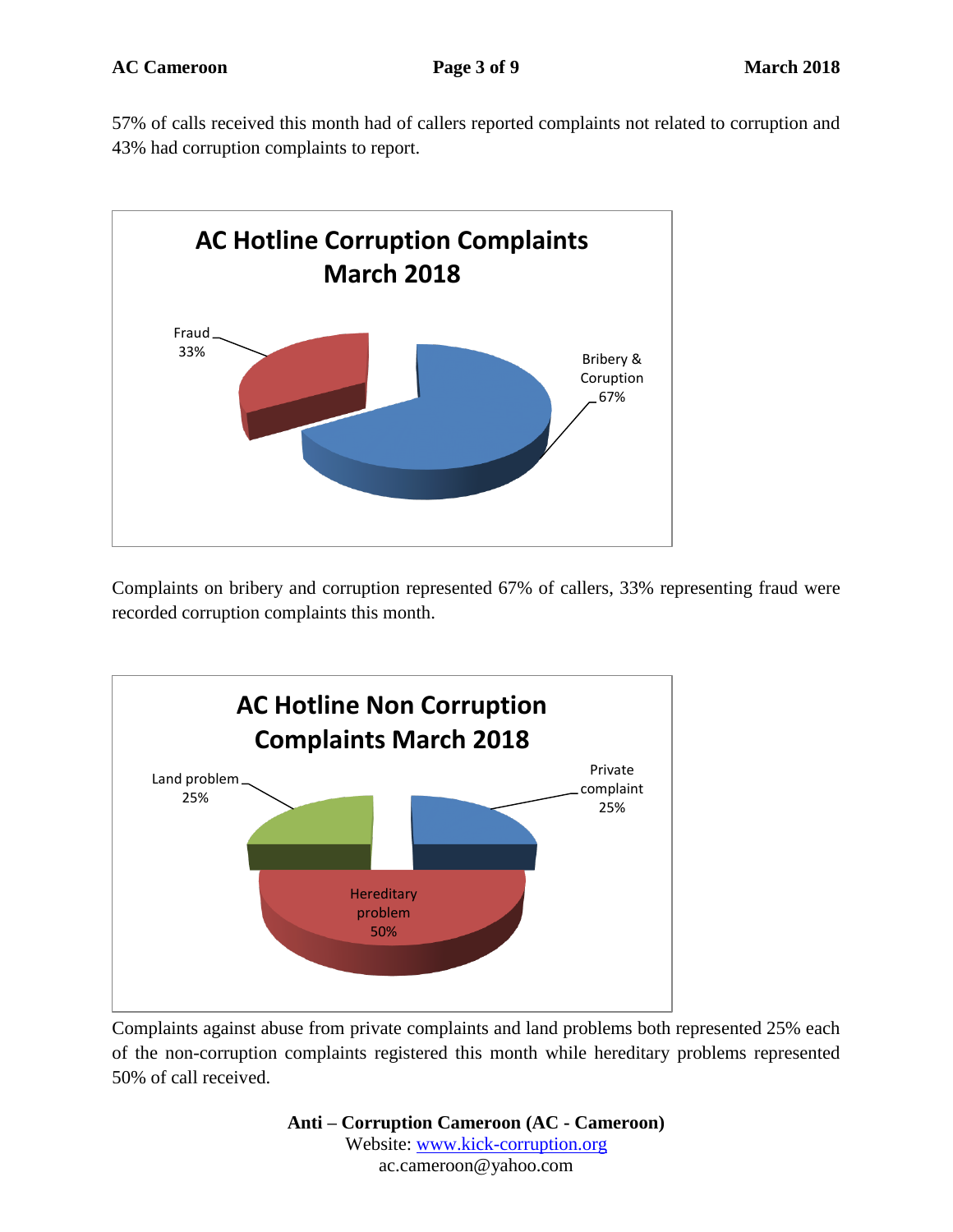# **Gender**



80% of participants in calls were the male gender while the female gender made up only 20% of callers.

# **Age Range of Callers**



The adult age range participated with most calls representing 75% of total callers and the youth age range with 25% of calls while the elderly age range was not represented.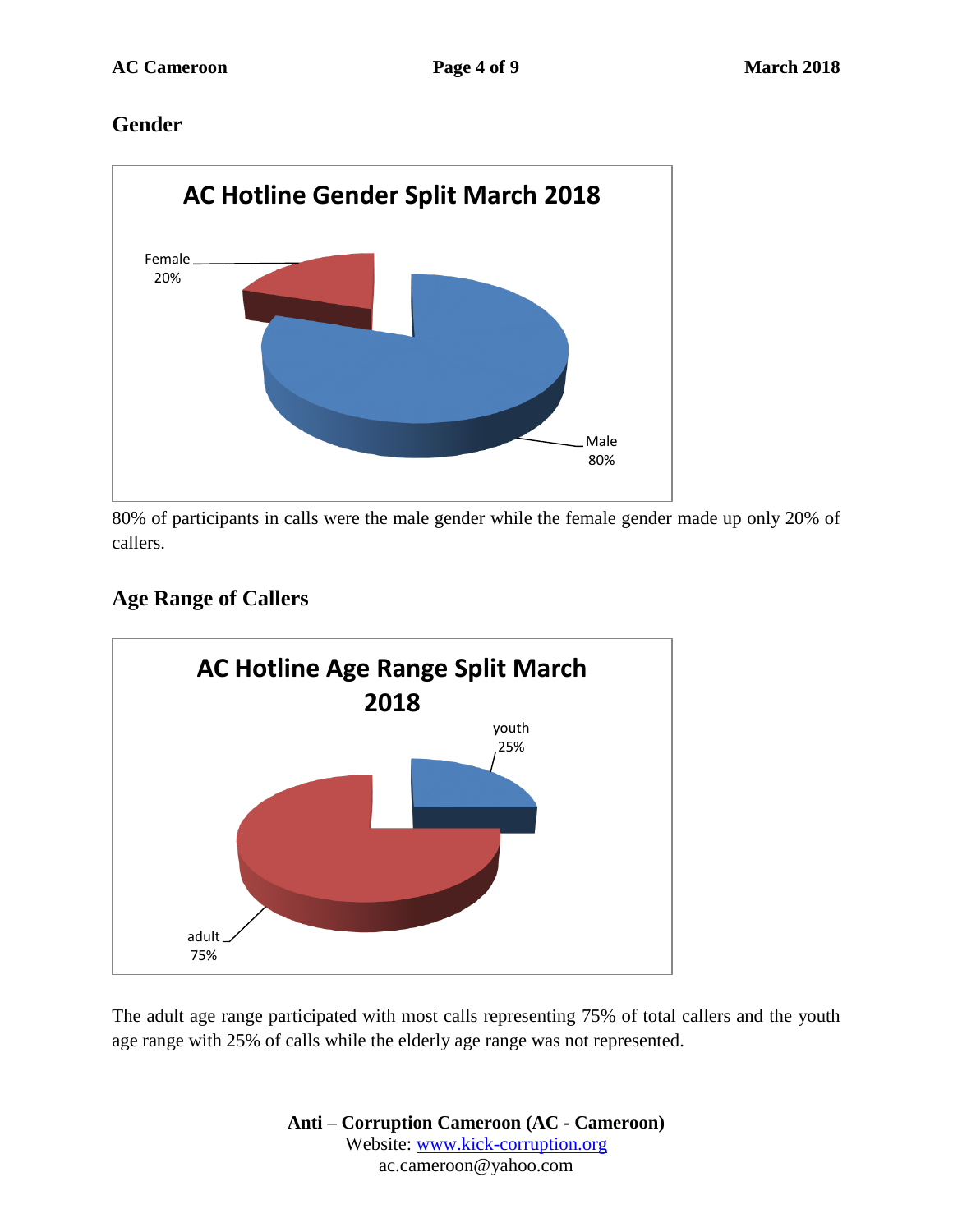# **Regional Representation**



The Centre region registered 50% of calls received followed by the Littoral with 25%, the North West with 13% and the South with 12%.

### **Investigations**

Investigations are ongoing on a new complaint file on bribery and corruption opened this month. The victim complained that they have been going without salary for the past seven months now because the Nkwambe rural council had financial problems and could not pay monthly. Now that the council is in a position to pay the arrears on their salary, the treasurer of the council has solicited 15% of his monthly pay of 50,000 FRS CFA before he can release the payment, which he has refused to pay. In totality, the council owes him 350,000 FRS CFA for seven months and the treasurer wants 52,500 FRS CFA as kickbacks.

This act of corruption by the treasurer has caused him untold suffering as he has been unable to pay his house rents which has made his landlord to give him an eviction notice and his children have been driven from school because of school fees.

AC intends to get a bailiff to attest to the facts of this case. With concrete evidence from the bailiff, the corrupt official will be pursued in a court of law and damages will be claimed to restore all the victim has lost.

Investigations are still ongoing on the case file on misappropriation of public funds opened in the month of January regarding workers at the CAMPOST.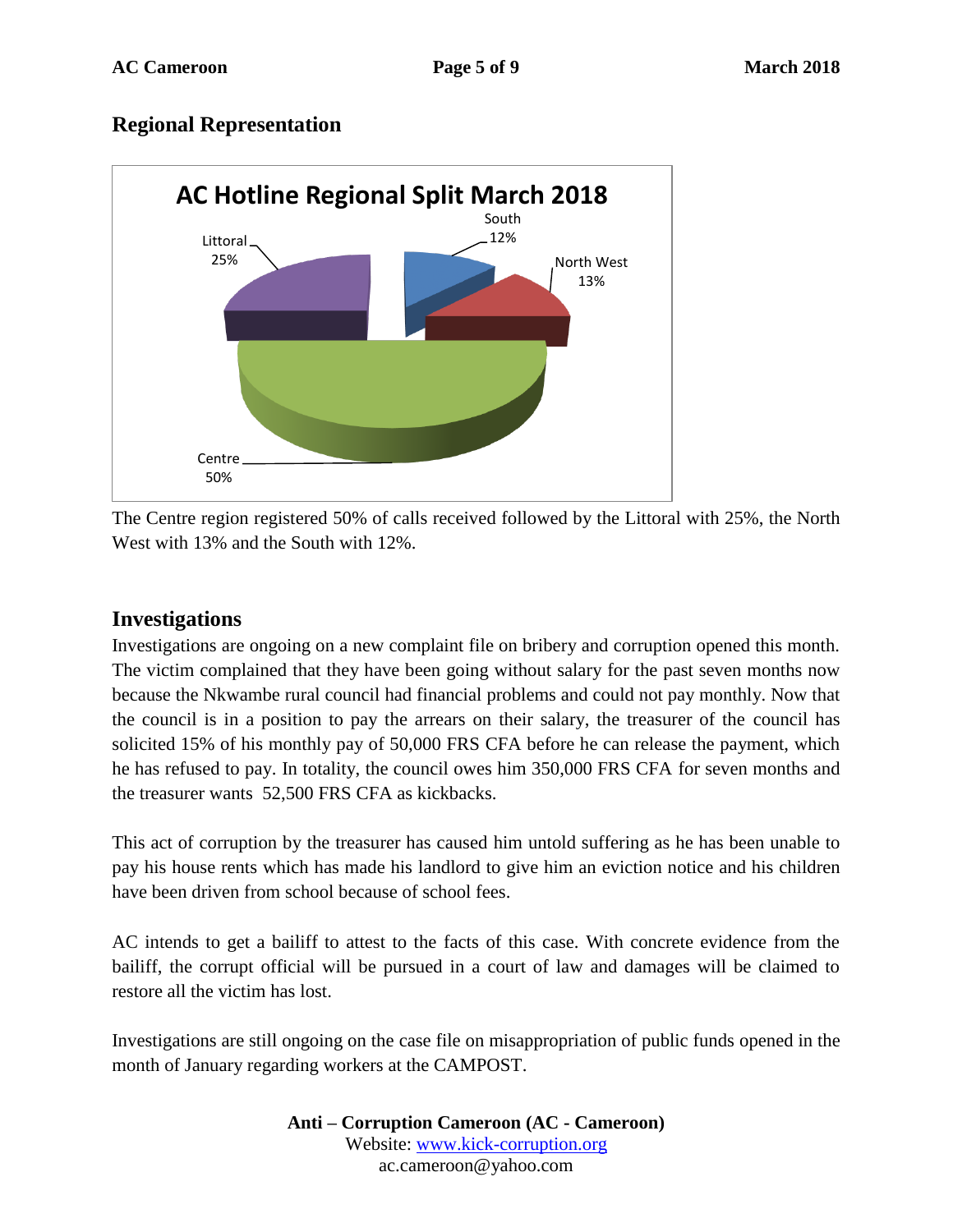# **Legal follow-up**

Case follow-up continued this month in the corruption case involving many counts with about three hundred victims deposited at the court of First Instance in the month of August 2017. The follow-up lawyer had written to the prosecutor demanding the case file be transmitted to the president of the court of appeal as requested and, AC is still awaiting the response of this new step.

# **Health Corruption Hotline**

The Health Corruption hotline received 4 calls this month of March 2018, a continuous decline from last month's calls. One non-corruption complaint on propagation of false information was registered. Data from the calls has been analyzed as is represented on charts below.



75% of calls received through the Health Corruption phone were responsive while 25% of calls were non responsive.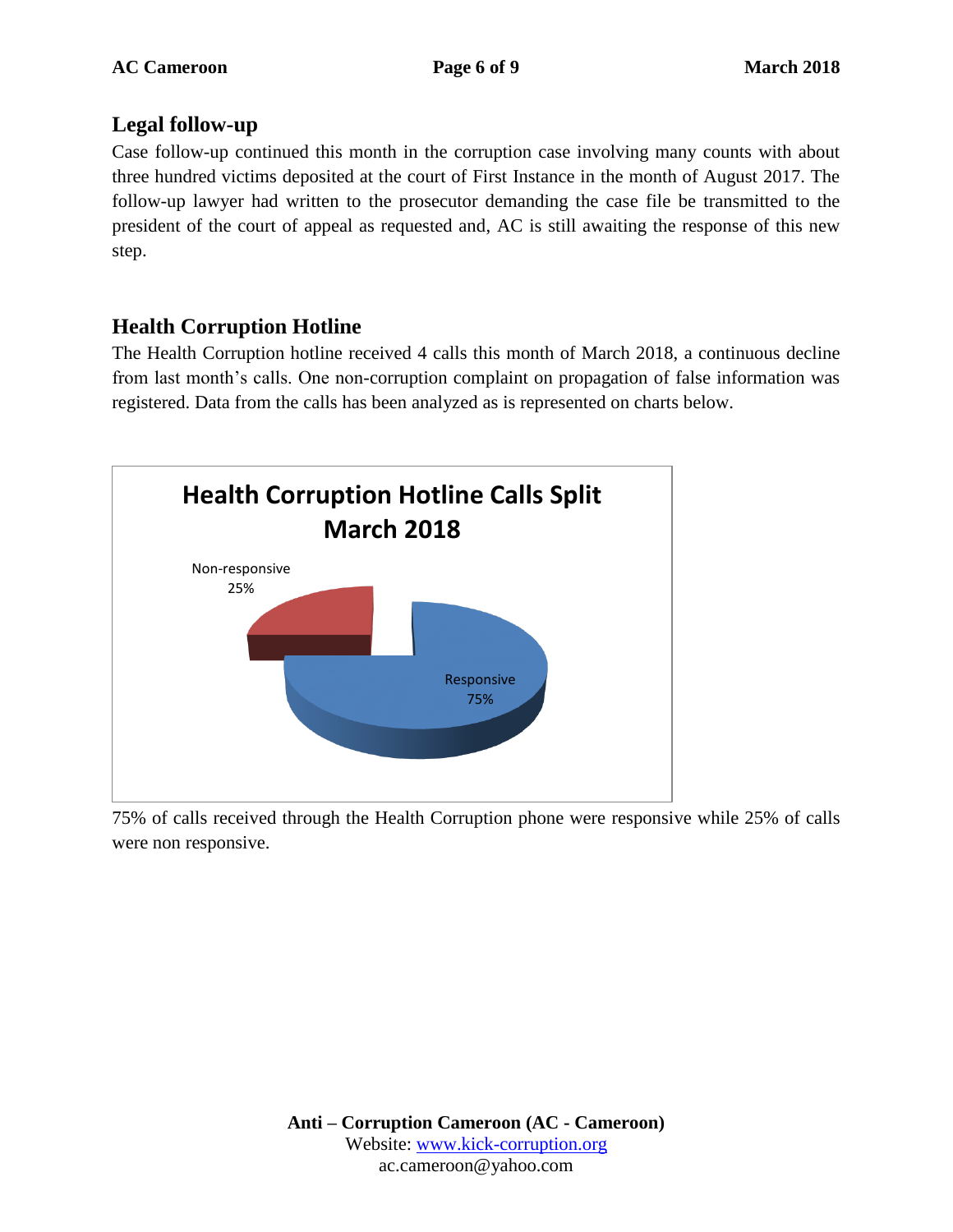# **Gender**



67% of calls received this month of March 2018 came from the male gender while 33% of callers were the female folk

# **Age Range of Callers**



This month of March 2018, the youth and the adult age range both participated with 50% of calls each while the elderly age range did not participate in calls.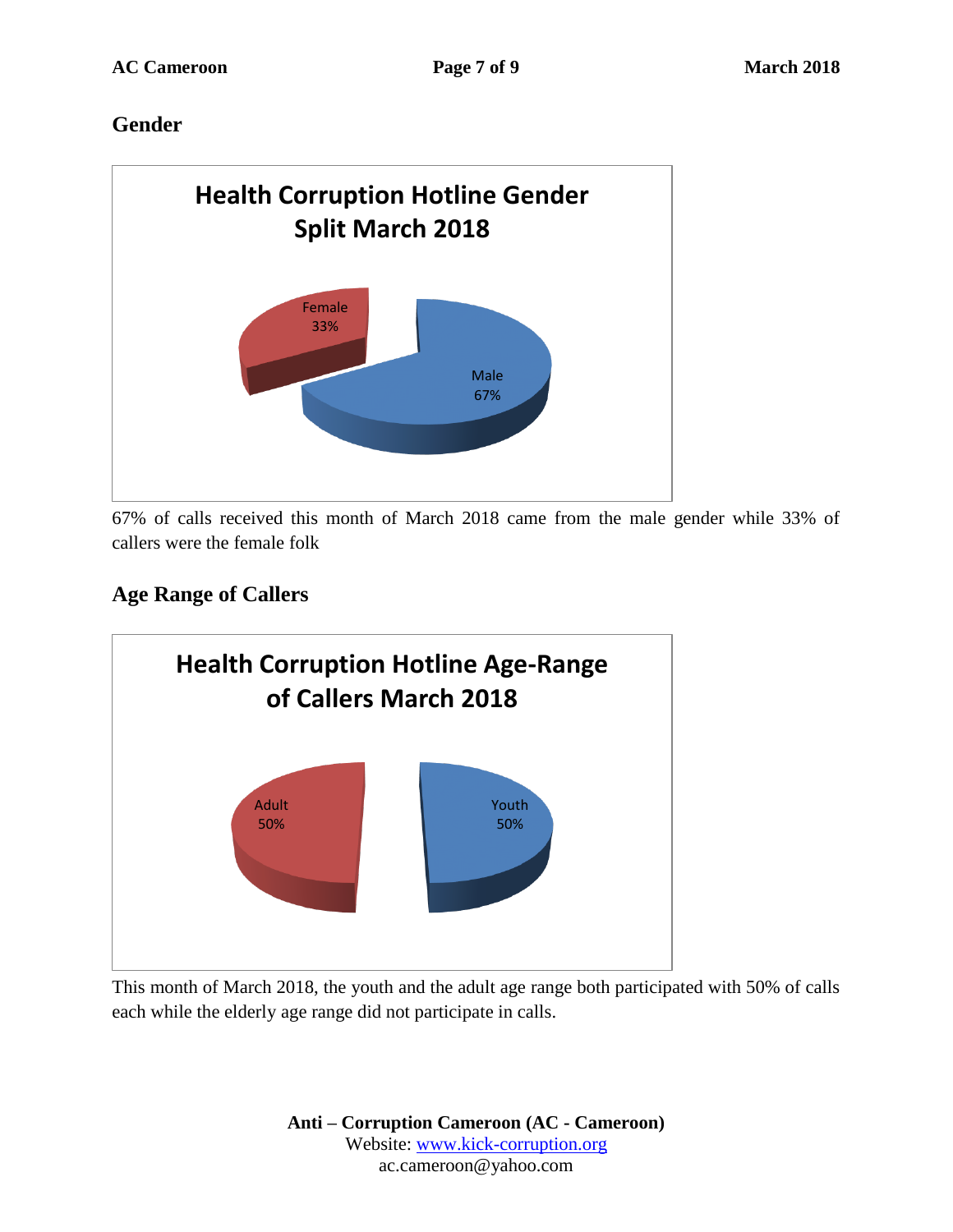# **Regional Representation**



This month of March 2018, only three regions participated in calls. The Adamawa region had the highest number of calls representing 50% of total calls, while the Centre region and the South West region had 25% of calls each.